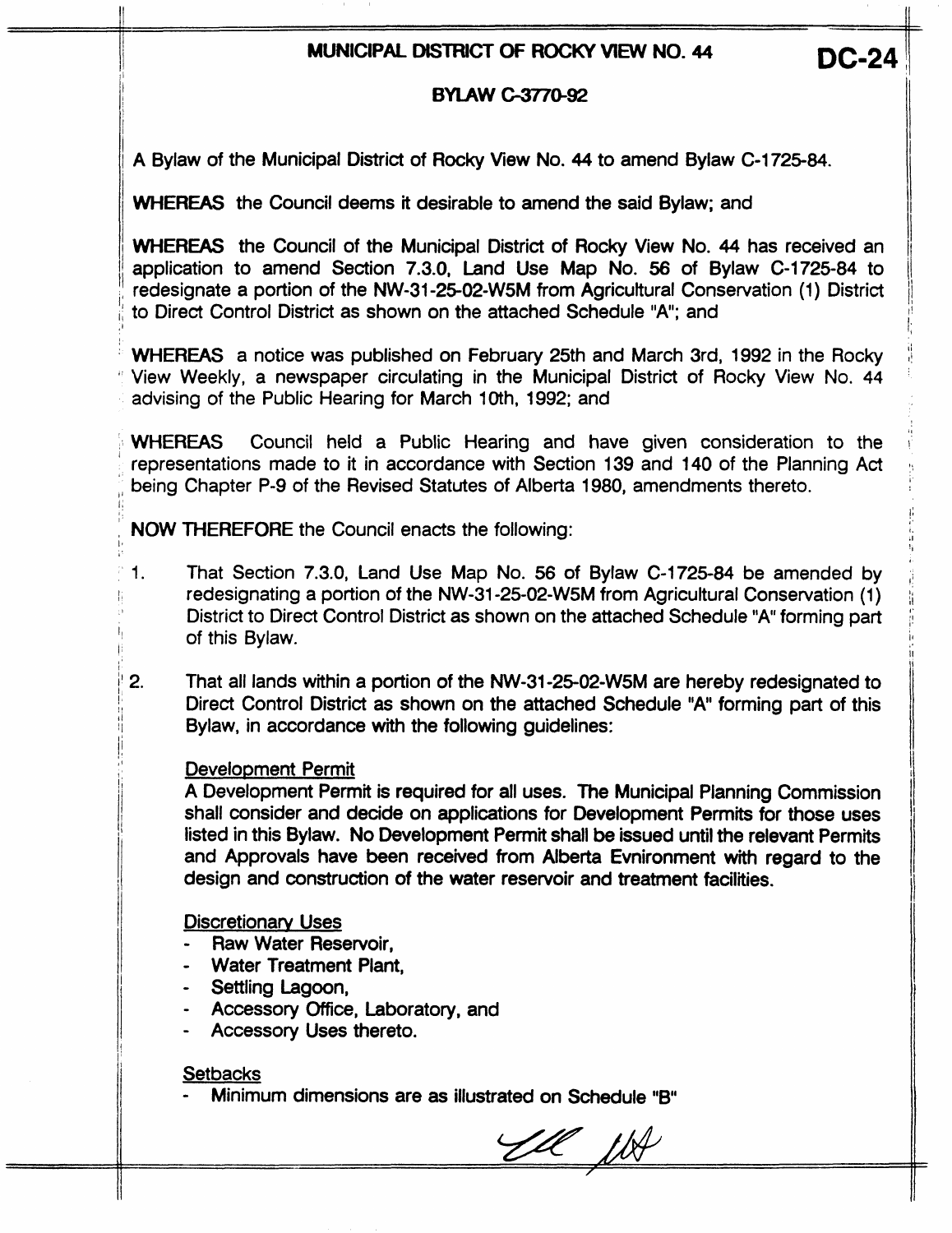## MUNICIPAL DISTRICT OF ROCKY VIEW NO. 44

#### **BYLAW C-3770-92**

Page 2

Landscaping, Security, Height, and Controlled Appearance

- Lanscaping, fencing, berming, height, and building materials compatible with the surrounding residential dwellings shall be as required by the Municipal Planning Commission.
- $3.$ The Bylaw comes into effect upon the date of its third reading.

File: 5631002

First reading passed in open Council, assembled in the City of Calgary, in the Province of Alberta, this 11th day of February, 1992, on a motion by Councillor Devitt.

Second reading passed in open Council, assembled in the City of Calgary, in the Province of Alberta, this 10th day of March, 1992, on a motion by Councillor Vincent.

Third reading passed in open Council, assembled in the City of Calgary, in the Province of Alberta, this 10th day of March, 1992, on a motion by Councillor Hall.

Inalt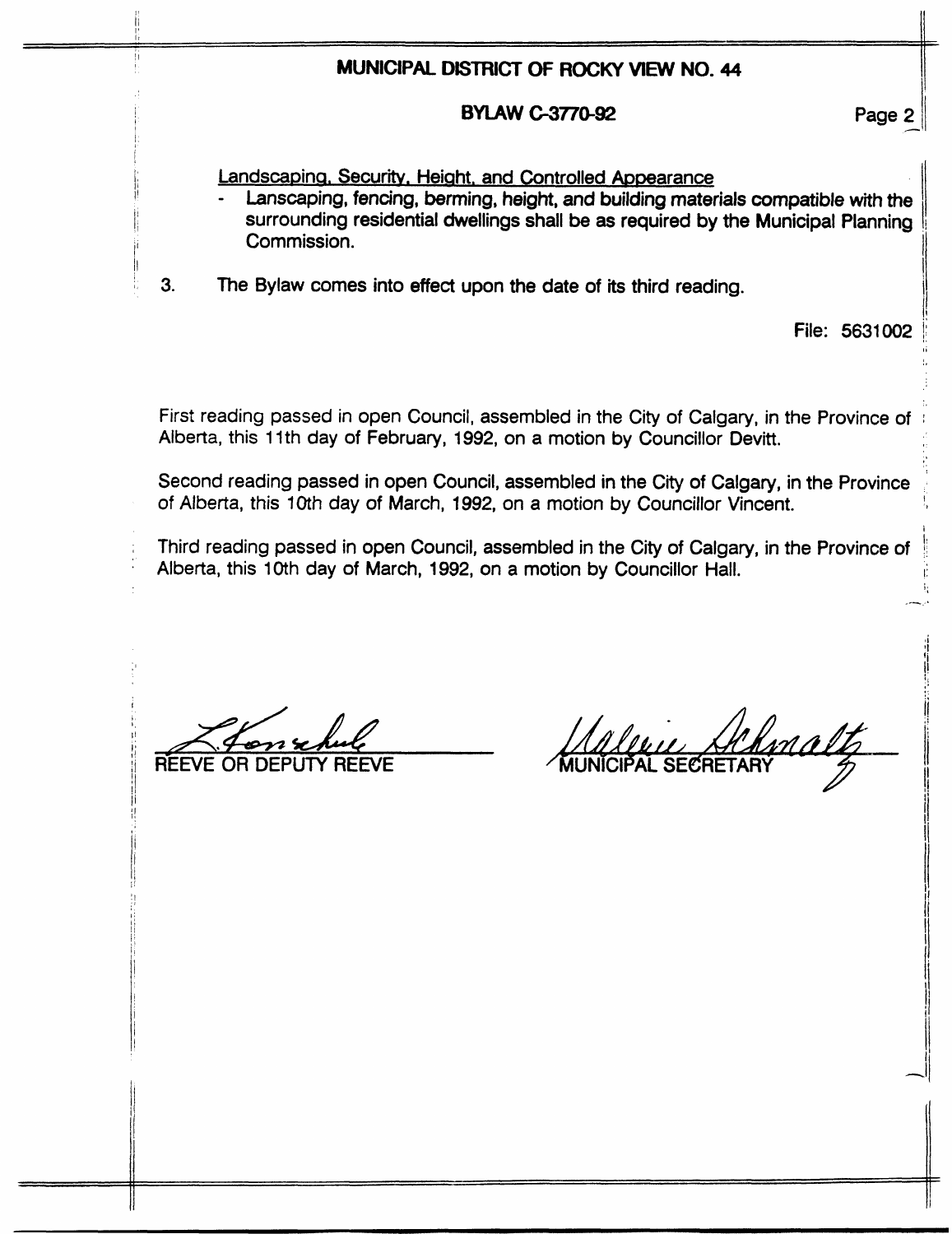